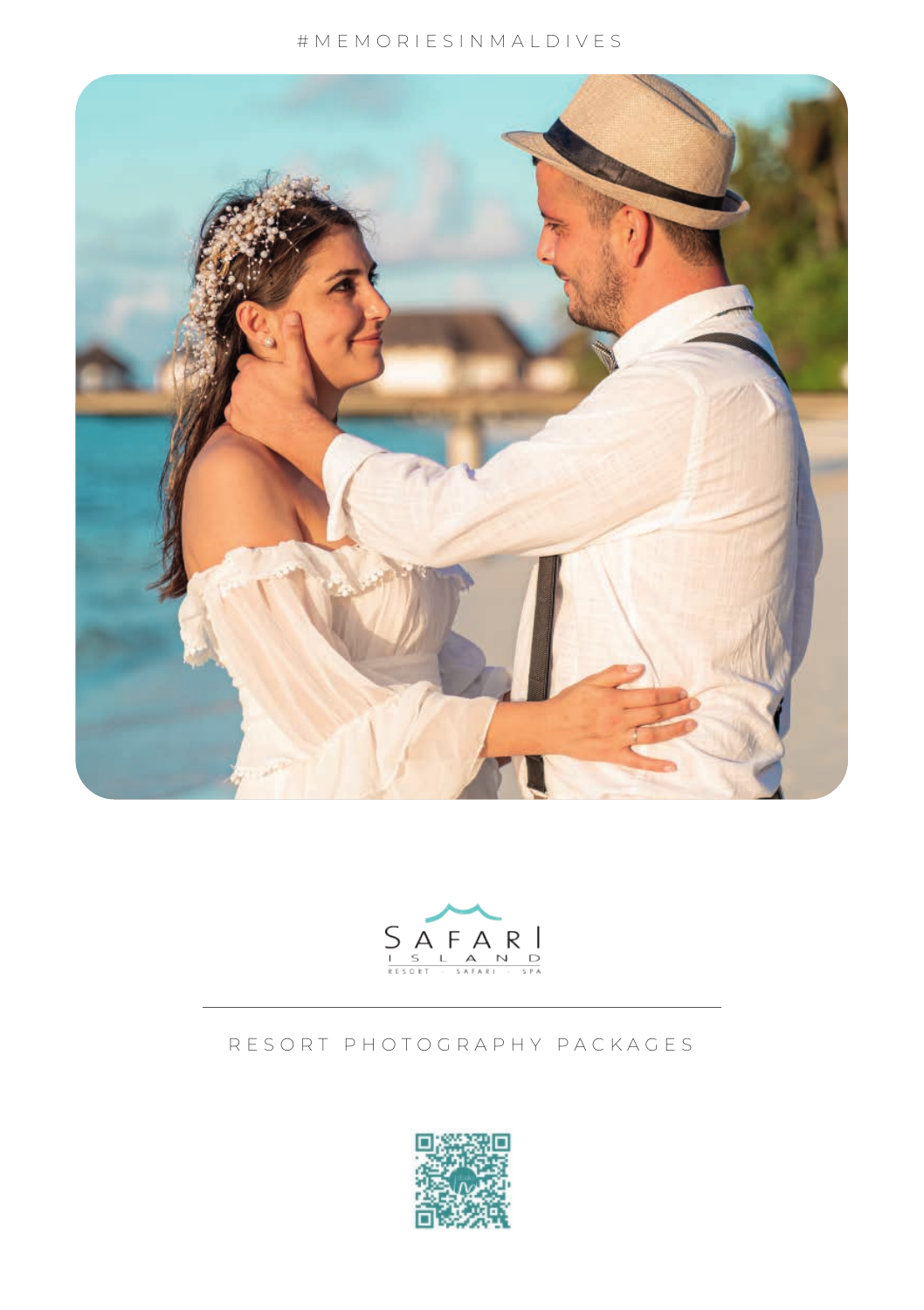# **MINI SHOOT \$150**

One location. All your favorite poses.

# **Package contents**

25 photos Digital / DropBox link Casual only

### **Time**

30 minutes

## **Recommended add-on**

Video slide

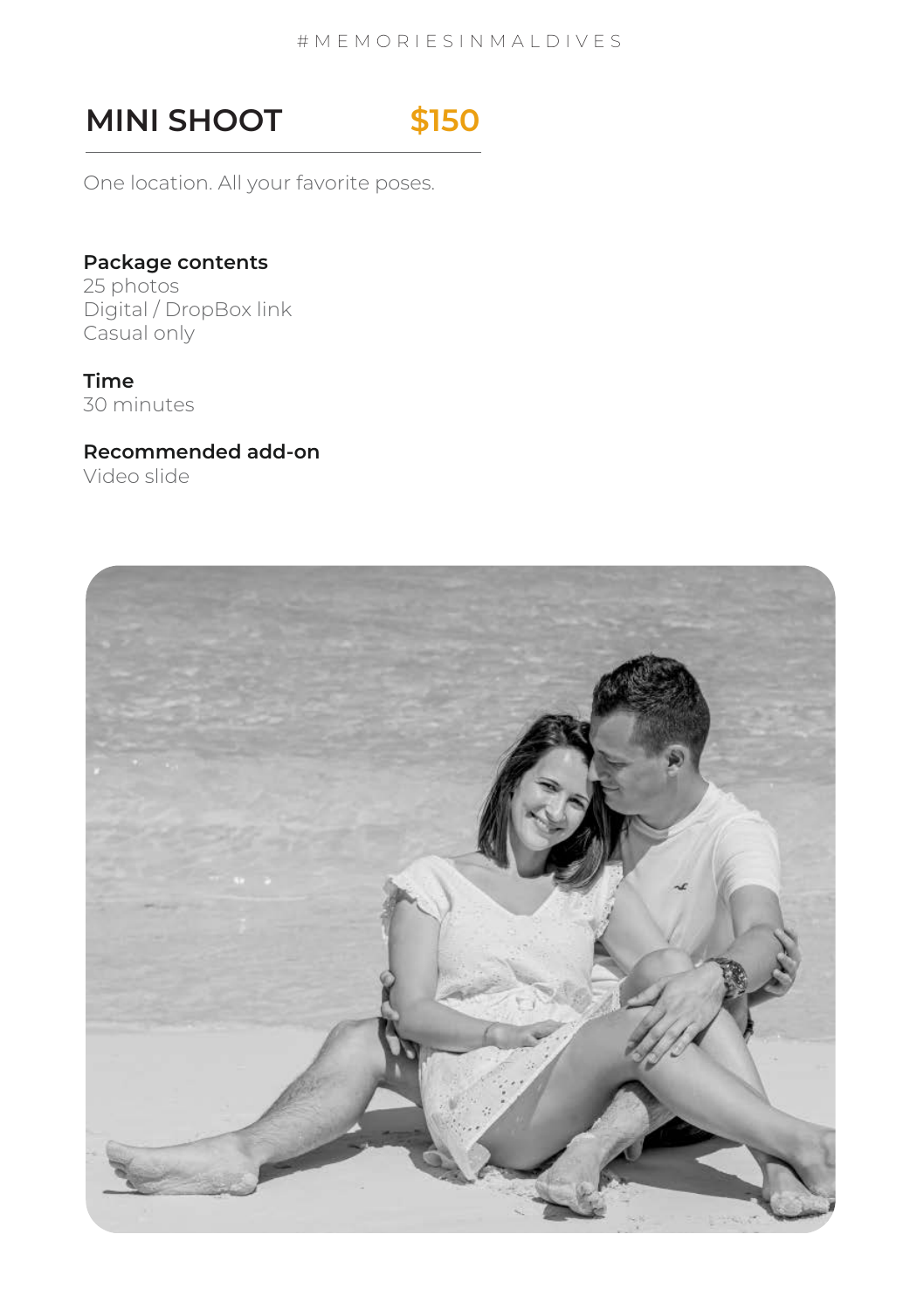

# **PLAYFUL \$350**



We'll guide you through unique poses to try around the island.

## **Package contents**

50 photos Digital / DropBox link Casual / Bikini Video Slide

**Time** 60 Minutes

**Recommended add-on** Sunset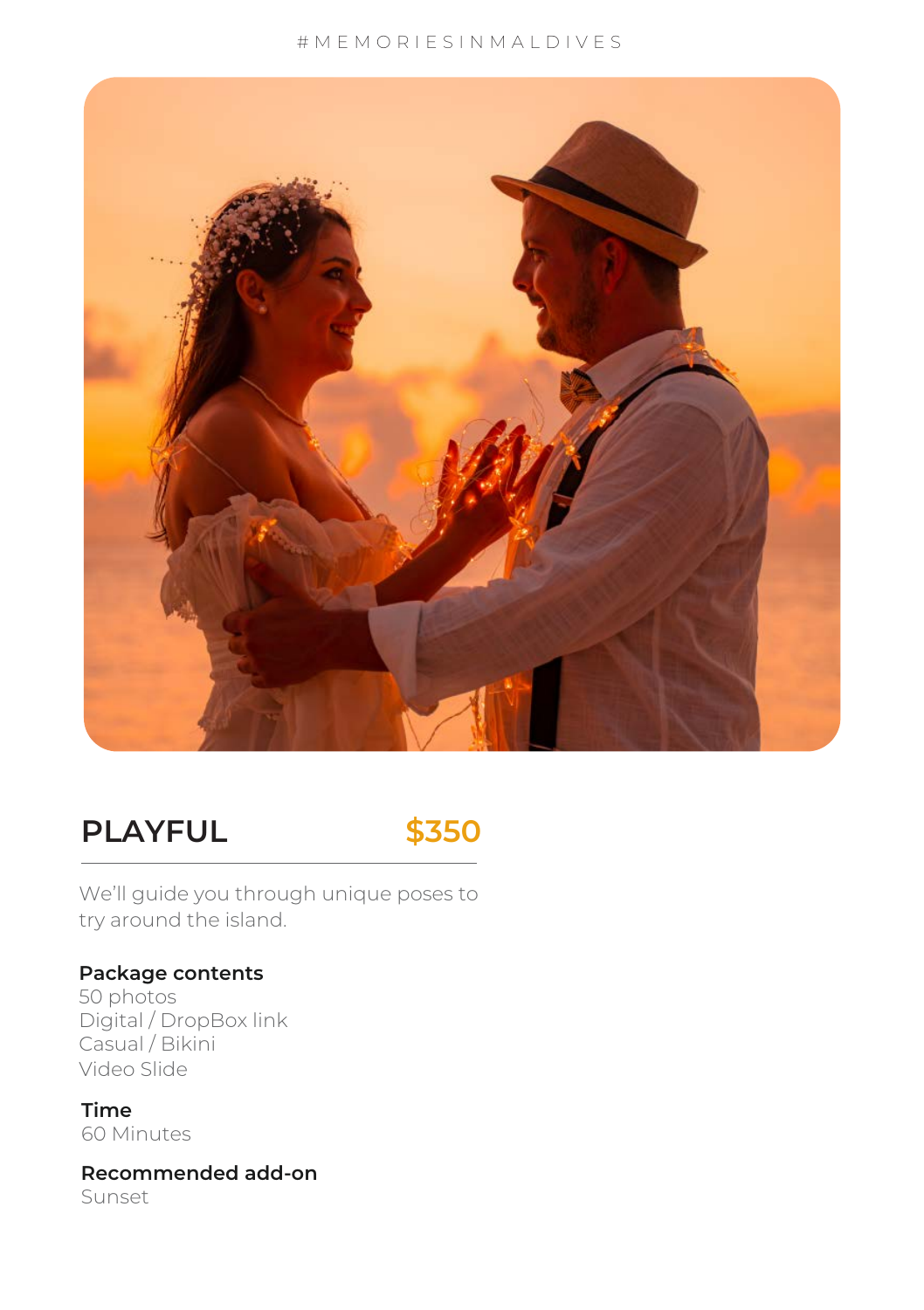# **AERIAL \$550**

Be the celebrity! From the ground & above

### **Package contents**

100 photos Digital / DropBox link Casual / Bikini Sunset Video slide

## **Time**

2 hours

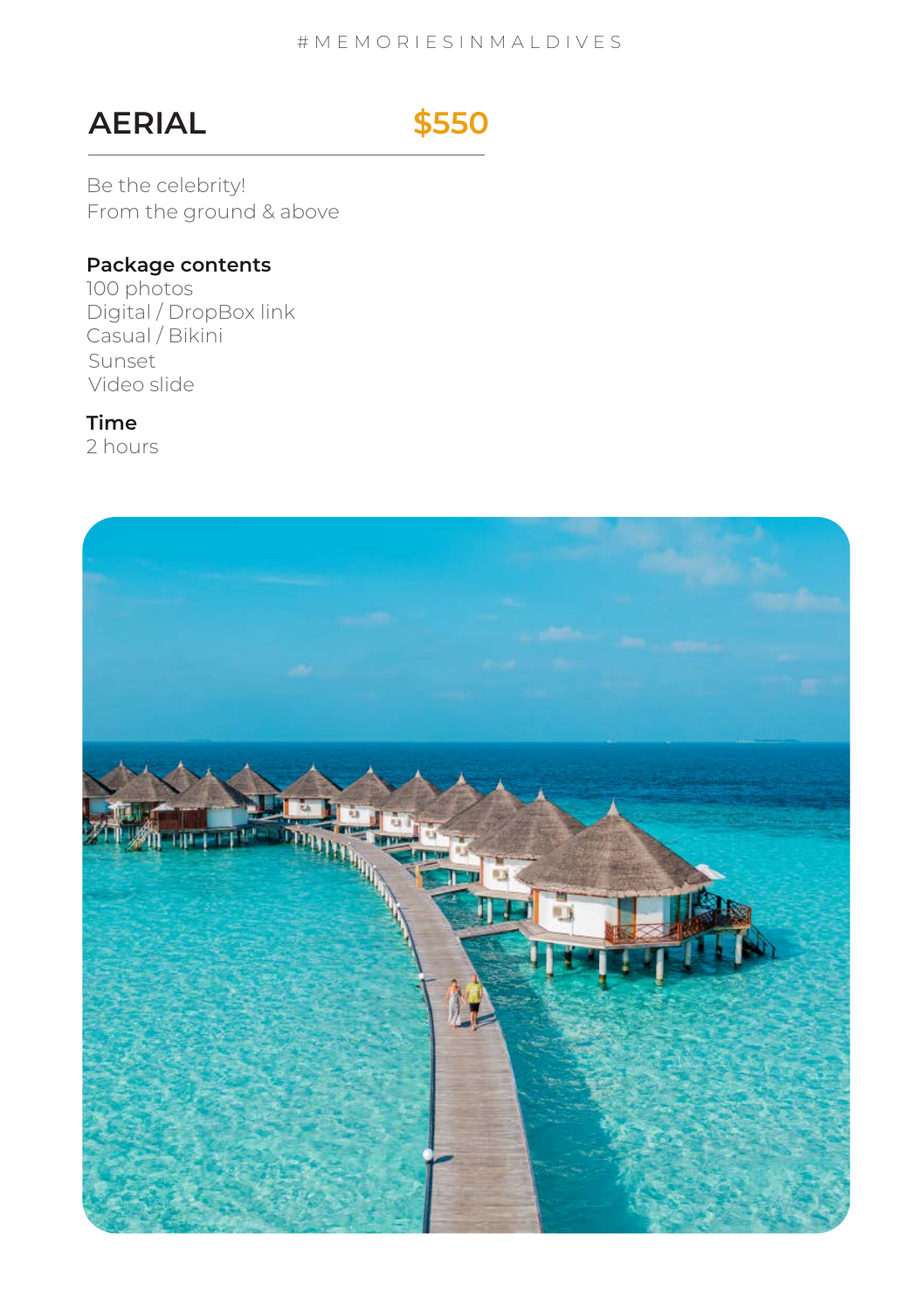

# **MEMORIES \$950**



Let's pack a trip to a private place!

## **Package contents**

2-5 minute videos 200 photos + Drone Digital / DropBox link All dress codes Sunset + Silhouttes

## **Time**

4 hours